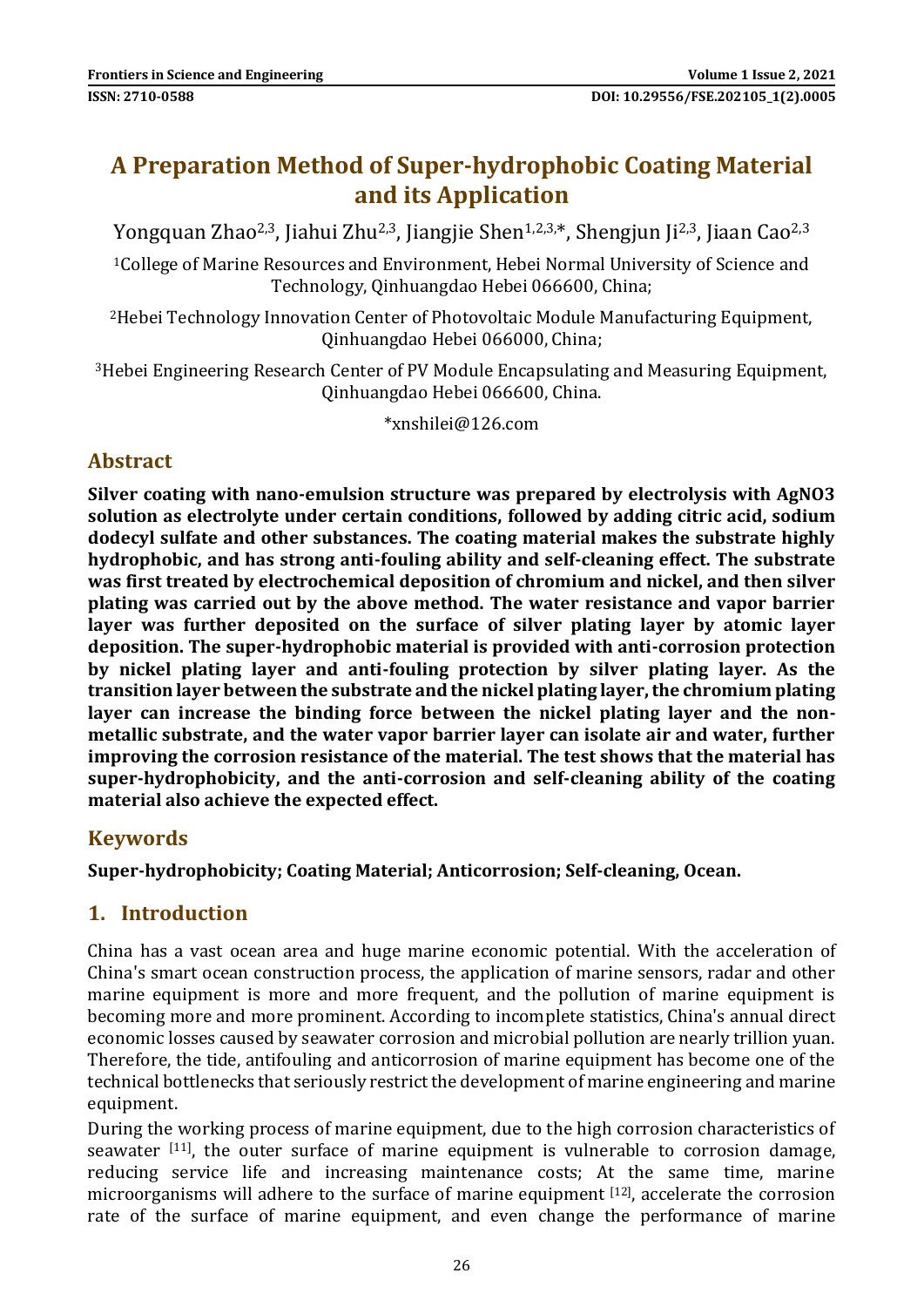equipment, resulting in distortion of monitoring data. It is difficult to comprehensively and objectively reflect the change of seawater quality  $[13]$ , which is easy to cause greater economic losses. At present, it can not only prevent the corrosion of seawater on marine equipment, but also effectively prevent the attachment of marine fouling organisms. The most effective method is to brush anti-corrosion coating and antifouling coating on the shell of marine equipment. The anti-fouling agent added in the traditional anti-fouling coating is mainly heavy metals (such as copper, tin, etc.), which can poison and pollute organisms to prevent their attachment [15]. However, the released metal ions are difficult to decompose, seriously polluting the marine environment, and the timeliness of the coating is short  $[16]$ , resulting in the increasingly serious marine environmental pollution  $[1-5]$ , and the seawater quality has been damaged to varying degrees<sup>[6-8]</sup>.

Green and environmentally friendly marine equipment protective coating is the basis of marine safety, marine management and marine development and utilization. In this paper, aiming at the environmental weather resistance of marine equipment, the preparation process and method of super-hydrophobic coating for waterproof, moisture-proof, anti-corrosion and antibiological adhesion of marine equipment are developed based on ALD atomic layer deposition technology. The coating is composed of a papilla structure and a ALD high barrier film. It can be widely used in the environmental weather resistance treatment of metal components, marine sensors, radars and other marine observation / monitoring equipment and intelligent operation equipment surfaces, which effectively slows down the pollution rate of marine equipment, improves the service life of marine equipment and obtains the reliability of marine data.

### **2. Experimental Materials and Methods**

#### **2.1. Experimental reagents**

Experimental reagents include :  $AgNO<sub>3</sub>$  solution (0.25-0.50mol/L), sodium hypophosphite (  $NaH_2PO_2$  ) (  $0.05$ -0.09mol/L ), citric acid (  $0.12$ -0.20mol/L ), sodium dodecyl sulfate ( SDS ) (  $2.0-3.0g/L$  ),  $1.4$ -butanediol (  $C_4H_6O_2$  ) (  $0.15-0.20g/L$  ), sodium sulfate (  $0.52-0.60mol/L$  ), P salt complexing agent, aluminum oxide.

#### **2.2. Preparation of super-hydrophobic coating material**

Using  $AgNO<sub>3</sub>$  solution  $(0.25-0.50 \text{mol/L}$  concentration) as electrolyte, complexing agent is sodium hypophosphite (NaH<sub>2</sub>PO<sub>2</sub>) (0.05-0.09mol/L concentration), PH = 5.2-5.5, current density is10-15mA/cm2, electroplating time is10min-30min, electrolysis temperature is 60- 65 °C. Then citric acid concentration was0.12-0.20mol/L, sodium dodecyl sulfate (SDS) concentration was 2.0-3.0g/L, 1,4-butanediol  $(C_4H_6O_2)$  concentration was 0.15-0.20g/L, sodium sulfate concentration was0.52-0.60mol/L.

In order to ensure the maximum experimental effect, the concentration and reaction conditions of each solution can be further optimized. The concentration of citric acid was controlled at 0.15-0.20 mol/L ;Sodium dodecyl sulfate ( SDS ) concentration was controlled at 2.5-2.8 g/L ; the concentration of 1,4 - butynediol ( $C_4H_6O_2$ ) was controlled at 0.18-0.20 g/L; sodium sulfate concentration was controlled at 0.58-0.60 mol/L ; Electrolyte PH regulator preferred ammonia, so that the electrolyte PH = 5.2-5.5, as the preferred PH = 5.2 ; Saturated calomel electrode ( SCE ) as reference electrode, platinum electrode ( Pt ) as auxiliary electrode, the best electroplating time is 10min-30min, the best current density is 10-15mA/cm2, the best electrolysis temperature is 60-65 °C.

The addition of P salt complexing agent in the electrolysis process can control the appearance structure of the silver plating layer, so that the surface of the silver plating layer forms a regular and controllable papilla structure of the nanostructure. Then, the appearance structure of the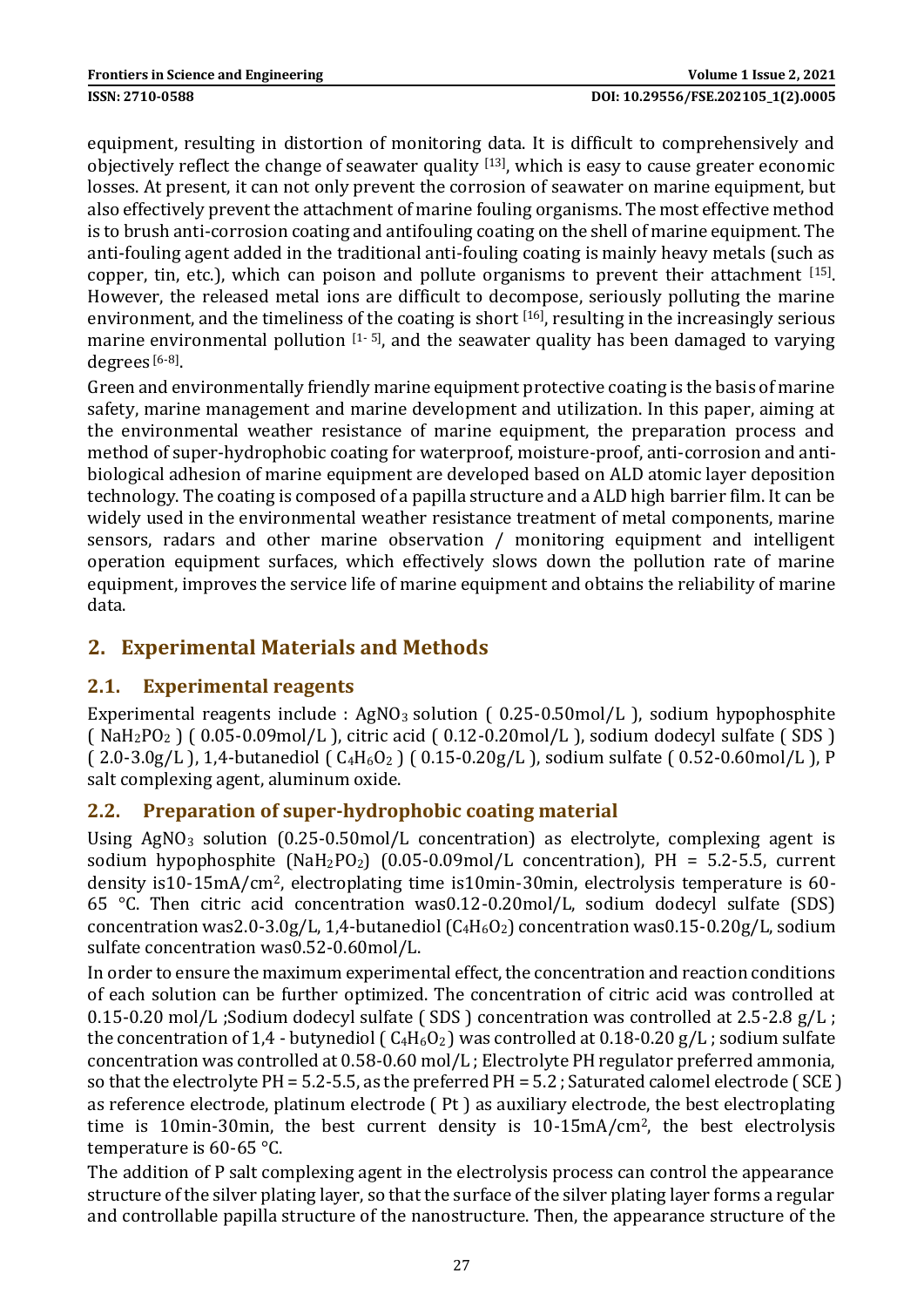| <b>Frontiers in Science and Engineering</b> |  |
|---------------------------------------------|--|
| ISSN: 2710-0588                             |  |

silver plating layer is controlled by adjusting the processing parameters, so that the surface of the silver plating layer can obtain a papilla with a diameter of 30-80 nm, the best diameter of 30-40 nm, a spacing of 80-100 nm, and a height of 20-30 nm. The shape of the papilla is the upper tip and the lower thick structure, which is similar to the cone shape (the distance between the papilla is the distance between the two adjacent nipple heights).

#### **2.3. Application method of super-hydrophobic coating material**

Firstly, a 200-300nm chromium coating was deposited on the surface of the treated substrate. The thickness of the chromium coating was  $220 \pm 10$ nm. Electrodeposition of nickel coating with thickness of 200  $\pm$  50 nm on chrome plating layer is preferred as the thickness of 200  $\pm$  10 nm ; The electrochemical deposition thickness of silver coating on the nickel coating was 20 – 500 nm, which was used as the preferred silver coating thickness of  $300 \pm 20$  nm. The coating structure is shown in Figure 1.



Figure 1. Diagram of section structure. (1 -Base material; 2-Chromium plating layer; 3-Ni plating layer; 4 - silver coating; 5-water vapor barrier layer)

Among the above coatings, the nickel coating  $[17]$  is the main anticorrosive coating of the substrate, and the chromium coating is the transition layer between the substrate and the nickel coating. The chromium coating can make the nickel coating combine well with the nonmetallic substrate, prevent the falling off due to the poor adhesion between the nickel coating and the non-metallic substrate  $[18]$ , and make the material have a lasting anti-corrosion performance. In addition, the chromium coating can also adjust the difference in the thermal expansion coefficient between the substrate and the nickel coating [19], which greatly expands the material selection types of the substrate. The nickel coating as the anticorrosive coating can be firmly plated on the surface of the metal substrate, and the nickel coating can be firmly plated on the surface of the non-metallic substrate, especially on the surface of the polymer material  $[20]$ . The silver coating outside the nickel coating can make the material have good anti-fouling performance. The silver coating can be controlled through the silver salt plating process  $[21]$ . The super-hydrophobic material is provided with anti-corrosion protection by nickel coating and anti-fouling protection by silver coating.

The surface atomic vapor deposition  $[22]$  (ALD) on the silver coating obtained by the above method has a thickness of 10-100 nm of water vapor barrier layer. Water vapor barrier layer can be  $TiO_2$ ,  $Al_2O_3$ ,  $HfO_2$ ,  $ZrO_2$ ,  $ZnO$ ,  $V_2O_5$ in one or more than two metal oxide deposition layer [22], priority for aluminum oxide deposition layer, as the preferred aluminum oxide is preferred for a crystal form of aluminum oxide  $[23]$ , the thickness of the water vapor barrier layer is preferred for30 ± 5nm.

Finally, ALD was used to rapidly deposit a layer of water and vapor barrier layer, which completely covered the surface structure of the silver coating without damaging the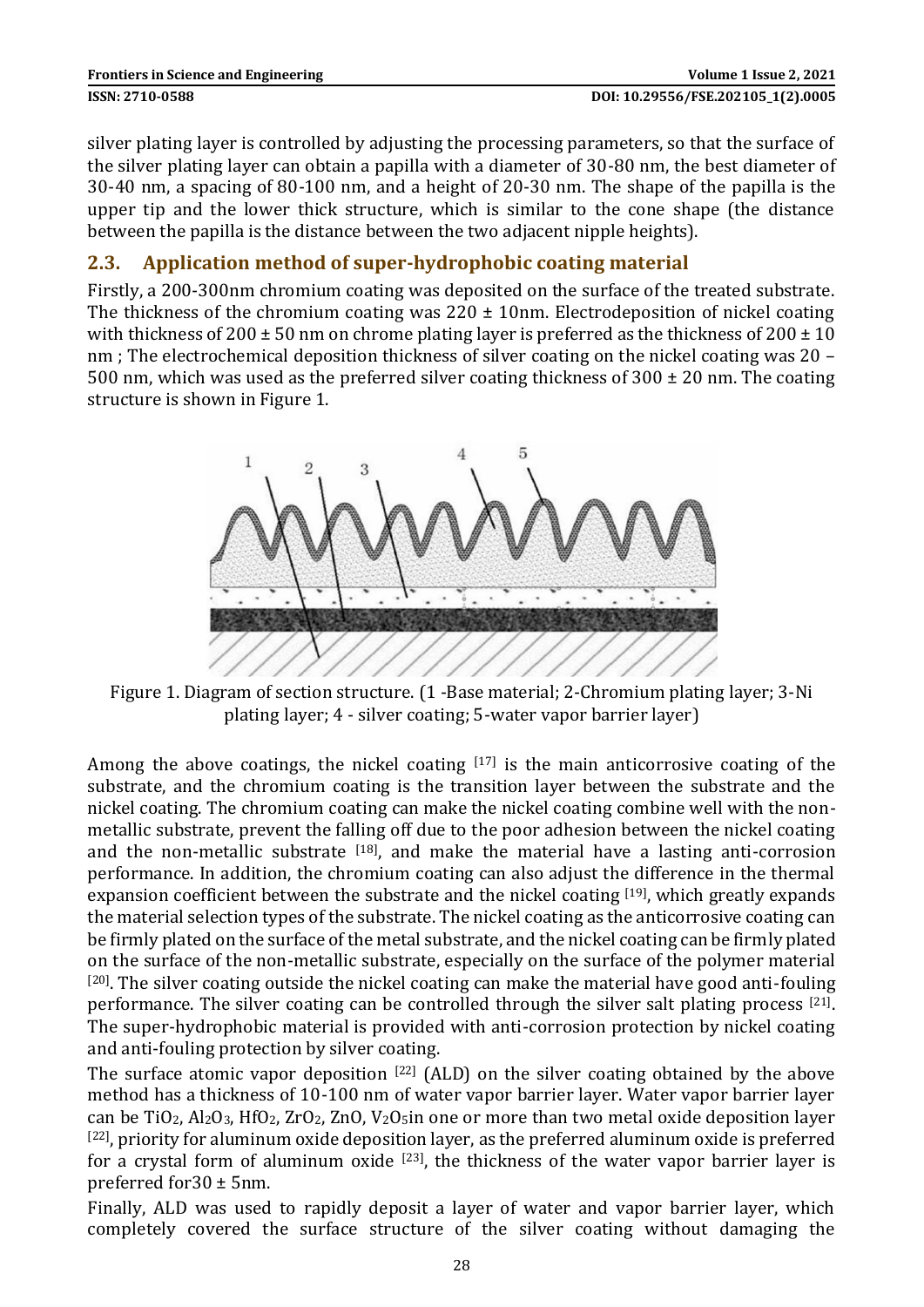nanostructure of the silver coating. In the process of water and vapor barrier layer deposition, a smaller nano-scale bump structure will be formed. The diameter of the bump is 3-5 nm, the spacing is 8-10 nm, and the height is 3-5 nm, which makes the marine fouling organisms more difficult to adhere to the protective layer of the sensor or the adhesion is not strong and easy to be washed by water flow to achieve the effect of self-cleaning [24], so as to achieve the purpose of preventing marine biological pollution and achieve complete environmental friendliness. Aluminium oxide atomic layer can also provide airtight protection for the material [25] to isolate air and water and further improve the corrosion resistance of the material.

#### **2.4. Performance and characterization**

Due to the addition of P salt complexing agent in the process of silver plating and proper process control, the silver plating layer with 50-80 nm in diameter, 80-100 nm in spacing and 20-30 nm in height can be obtained. The static contact angle between the material surface and water is more than 150 °, which makes the material highly hydrophobic and the rolling angle of water can be  $4 \pm 1.2$  °. Therefore, if it is plated on the surface of the substrate such as the sensor, the surface of the substrate such as the sensor will have strong anti-fouling ability and self-cleaning effect. In addition, the super-hydrophobic material obtained by this method will form a nanosmall bump structure in the process of water-blocking and vapor-blocking layer deposition. The diameter of the small bump is  $3 - 5$  nm, the spacing is  $8 - 10$  nm, and the height is  $3 - 5$  nm, so that the material surface has a barrier effect on water, and the water flows on the material surface. The effect is shown in Figure 2.



Figure 2. Hydrophobic principle of materials

| Number of examples<br>Item parameters                                        |              | $\mathcal{P}$ | 3            | 4            | 5            |
|------------------------------------------------------------------------------|--------------|---------------|--------------|--------------|--------------|
| Thickness of Chromium Coating                                                | $200 \pm 50$ | $220 \pm 50$  | $230+50$     | $210 \pm 30$ | $220 \pm 10$ |
| Nickel plate thickness                                                       | $200 \pm 20$ | $200 \pm 20$  | $200 \pm 20$ | $200 \pm 20$ | $200 \pm 50$ |
| Thickness of silver plating                                                  | 300±50       | $400 \pm 50$  | $300 \pm 50$ | $300 \pm 50$ | 200-300      |
| Aluminium oxide                                                              | 40±30        | 50±30         | 60±30        | 60±30        | 50           |
| The concentration of silver nitrate solution (mol/L)                         | 0.25         | 0.30          | 0.35         | 0.40         | 0.25         |
| Sodium phosphate(NaH <sub>2</sub> PO <sub>2</sub> )<br>concentration (mol/L) | 0.05         | 0.07          | 0.08         | 0.09         | 0.06         |
| Citric acid concentration (mol/L)                                            | 0.18         | 0.18          | 0.12         | 0.18         | 0.12         |
| Sodium dodecyl sulfate concentration (g/L)                                   | 2.0          | 2.6           | 3.0          | 2.6          | 2.5          |
| 1,4 - Butynediol concentration $(g/L)$                                       | 0.18         | 0.18          | 0.20         | 0.18         | 0.15         |
| Sodium sulfate concentration (mol/L)                                         | 0.58         | 0.60          | 0.58         | 0.58         | 0.52         |
| Electrolyte PH                                                               | 5.2          | 5.5           | 5.3          | 5.2          | 5.2          |
| Plating time (min)                                                           | 100          | 30            | 20           | 30           | 20           |
| Current density (mA/cm <sup>2</sup> )                                        | 12           | 12            | 15           | 15           | 10           |
| Electrolysis temperature (°C)                                                | 60           | 62            | 60           | 63           | 65           |
| Mastoid diameter(nm)                                                         | 30-80        | 50-70         | 50-80        | 30-80        | 30-80        |

Table 1. mastoid size under different conditions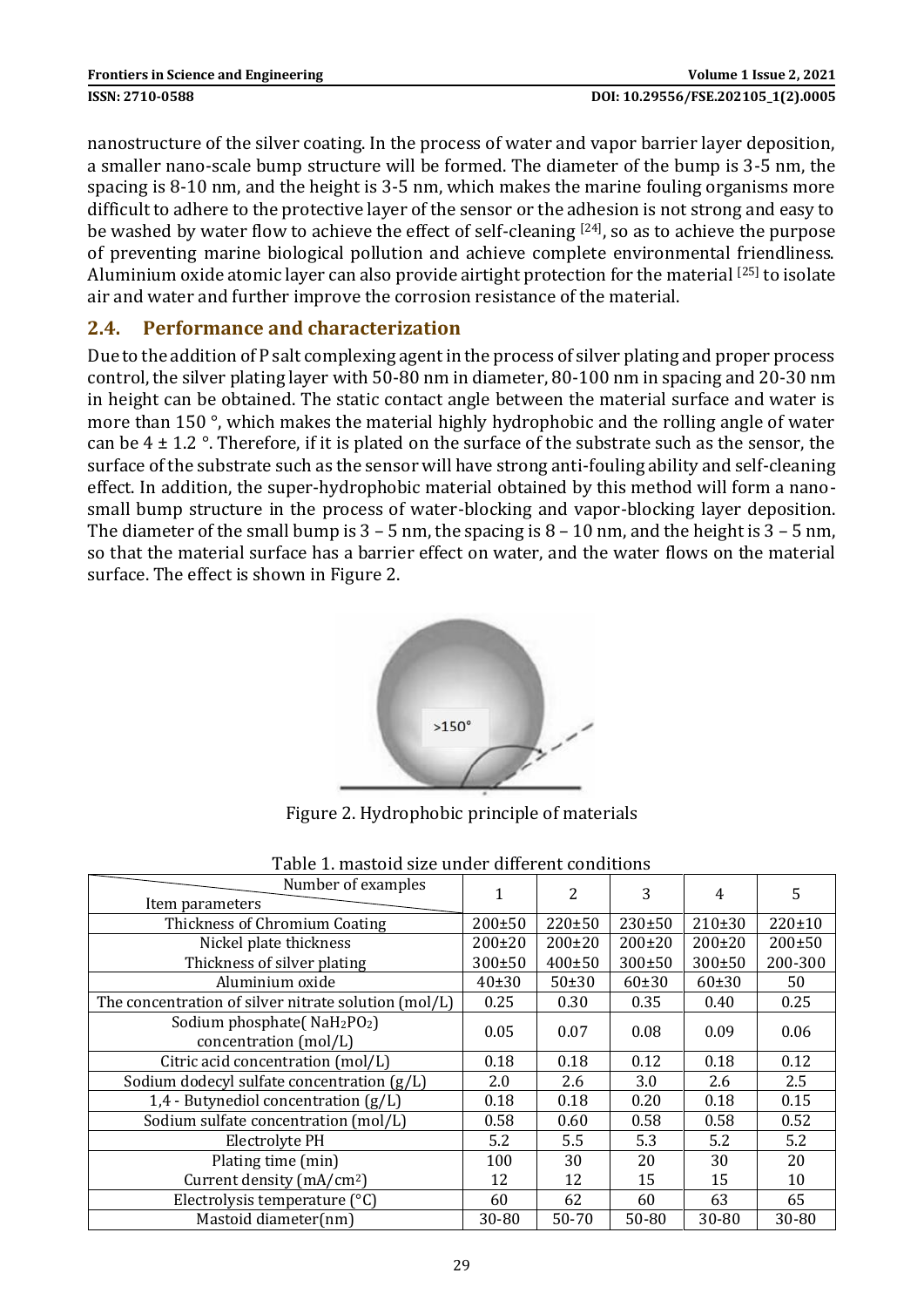## **3. Results and their applications**

### **3.1. Effect of different experimental conditions on mastoid size**

The papilla size has a great influence on the hydrophobicity of the substrate, and the papilla sizes obtained under different reaction conditions and process conditions are also different. Therefore, in order to achieve better hydrophobic effect and antifouling self-cleaning ability, it is necessary to verify the size of papilla formed under different conditions and the influence of these sizes on hydrophobicity. Detailed experimental data are shown in table 1.

#### **3.2. Self-cleaning ability of super-hydrophobic coating materials**

The diameter of the mastoid on the surface of silver-plated material is 30-80nm. The water and vapor barrier layer is deposited on the surface of silver-plated layer. The water and vapor barrier layer will form nano-convex structure during the deposition process, and the diameter is 3-5nm. In this case, the liquid cannot infiltrate into the surface of the coating [26], and flow or sliding will occur on the surface of the coating. Under the water drop angle tester, the water drop angle of the liquid dropped on the prepared coating material was greater than 150 degrees, and the overall shape was round, which proved the super-hydrophobicity of the coating material [27]. The self-cleaning ability of the material is directly related to the surface roughness and hydrophobicity of the material. The adhesion of impurities or microorganisms in the external environment requires sufficient roughness and wettability on the surface of the object. The coating material can prevent the immersion of liquid  $[28]$ , and the surface of the coating remains dry. At the same time, the material also has a very low roughness, which ensures the anti-biological adhesion of the coating [29].

#### **3.3. Application of Super-hydrophobic Materials in Ocean**

The corrosion damage of marine environment to marine monitoring equipment is very serious  $[30]$ , including marine atmospheric environment, seawater, marine organisms and so on, which will make the marine equipment aging failure rapidly. The key to anticorrosion is hydrophobicity [31]. It has been proved by experiments that this super-hydrophobic material can be used for underwater anti-corrosion and anti-pollution of various instruments and instruments, such as marine sensors, marine detectors, and water flow detectors. The preparation method of the coating can process the shell of various instruments and instruments to obtain anti-corrosion and anti-pollution instruments, and can also process the components of the instrument to make the components have super-hydrophobic properties. The processed marine equipment makes it more difficult for marine organisms to attach to the protective layer of the sensor or not firmly attached to it, which is easy to be washed by water, so as to achieve the role of self-cleaning, so as to achieve the purpose of preventing marine biological pollution and achieve complete environmental friendliness. Aluminium oxide atomic layer can also provide airtight protection for the material [33] to isolate air and water and further improve the corrosion resistance of the material.

### **4. Conclusion**

The super-hydrophobic material is excellent on the surface of metal substrate and has good anti-fouling effect for metal materials. Due to the existence of chromium coating, the thermal expansion coefficients of substrate and nickel coating can be adjusted, which greatly expands the selection types of substrate materials on the surface of marine equipment. Therefore, the coating material is also feasible for anti-fouling of non-metallic materials such as polymer [34] substrate. The coating material is used to treat the shell of the marine sensor. Under the condition of meeting the mechanical properties and sealing requirements of the marine sensor, the problems of seawater corrosion and marine biological pollution of the sensor in the ocean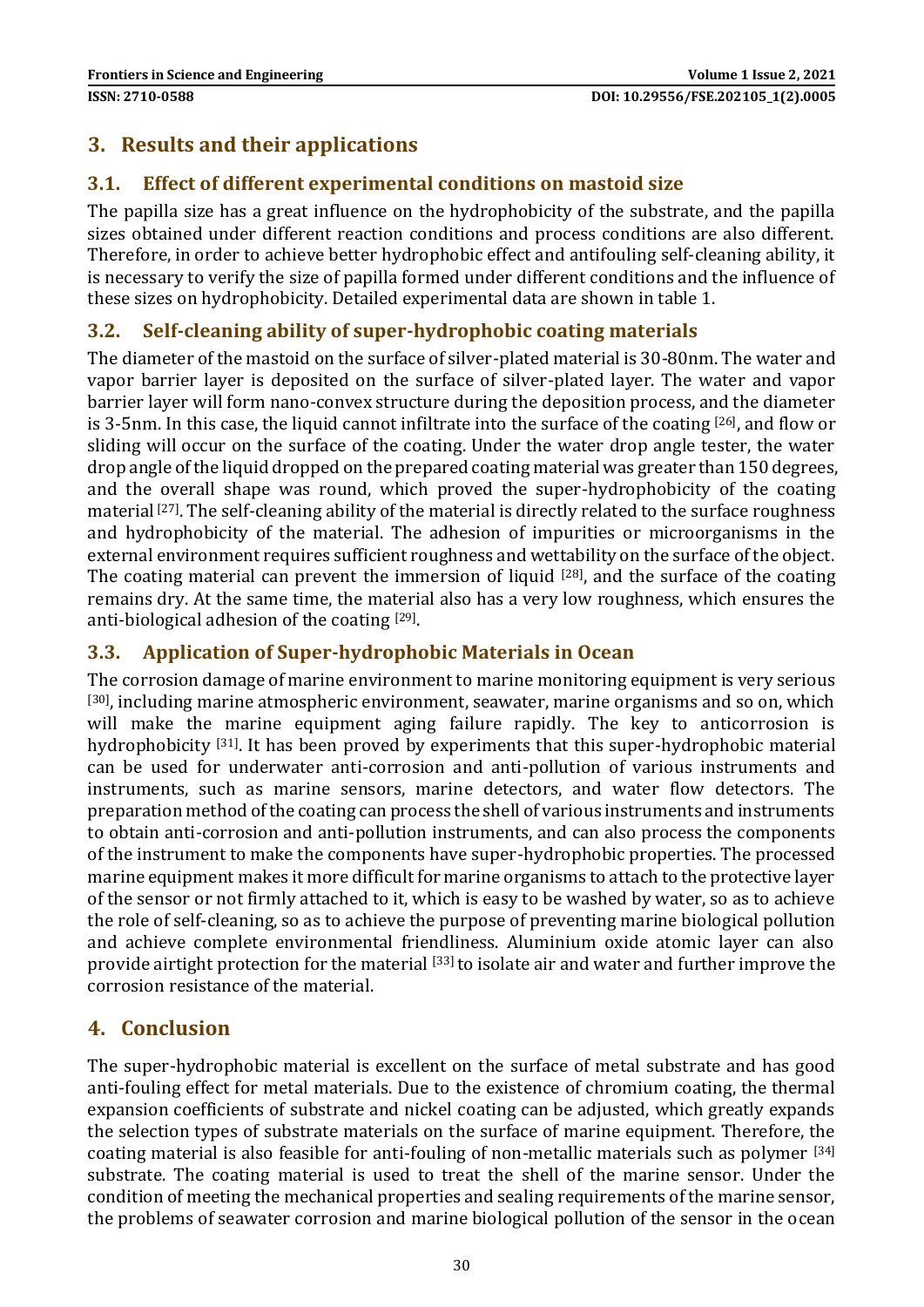are solved, the material selection range of the sensor substrate is widened and the economic cost of the sensor is reduced. At the same time, the preparation process of the coating material is controllable, and the corresponding process parameters can be adjusted to adapt to different requirements of the use environment, without any pollution to the marine environment. The static contact angle between the whole coating and water is  $> 150^{\circ}$ , which has high hydrophobicity and self-cleaning effect, and solves the pollution problem of marine organisms on the sensor. The method has good sealing property and has nothing to do with the size and shape of the substrate. The wear resistance of the coating is excellent.

### **Acknowledgements**

This work is supported by Hebei Key R & D projects in 2020, Project number: 20373302D.

### **References**

- [1] Requirements and application of marine engineering heavy-duty anticorrosive coatings by Wu Xiaojun, Yang Yaliang [J]. Coatings and protection, 2021, 42 (01):  $8 - 10 + 14$ .
- [2] Xing Xijin. Preamble to the special issue ' Research on Corrosion Protection Technology of Marine Environment and Offshore Oil Well Pipes [J]. Equipment and Environmental Engineering, 2021, 18  $(01): 10 + 9.$
- [3] Liu Wanqing, He Yuan. Research on Online Anticorrosion Technology of Screw Steel in Marine Environment [A]. China Society of Corrosion and Protection. Summary of the Seventh Marine Materials and Corrosion Protection Conference 2020 and the First Reinforced Concrete Durability and Service Safety Conference 2020 [C]. China Society of Corrosion and Protection: Beijing Fengying Ring Corrosion Technology Co., Ltd., 2020: 8.
- [4] Xu Zinuo, Guan Yong. Research progress on marine heavy anticorrosive coating protection [A]. China Society of Corrosion and Protection. Summary of the Seventh Marine Materials and Corrosion Protection Conference 2020 and the First Reinforced Concrete Durability and Facilities Service Safety Conference 2020 [C]. China Society of Corrosion and Protection: Beijing Fengying Ring Corrosion Technology Co., Ltd., 2020: 1.
- [5] Xue Yanpeng, Wang Shuqiang, Xue Yanyan, Cao Lili, Nie Mengyan, Jin Ying. Robust Self‐Cleaning and Marine Anticorrosion Super-Hydrophobic Co–Ni /CeO2 Composite Coatings [J]. Advanced Engineering Materials, 2020, 22(11).
- [6] Lin Haixia, Cui Jianhong, Bai Xiangwei. Feature Extraction of Marine Water Pollution Based on Data Mining [J]. Symmetry, 2021, 13(2).
- [7] C. A. Musrri, C. Palma-Rojas, E. von Brand, D. M. S. Abessa. Environmental Genotoxicity Assessment Using Micronucleus (and Nuclear Abnormalities) Test on Intertidal Mussel Perumytilus purpuratus: A Tool for Biomonitoring the Chilean Coast [J]. Bulletin of Environmental Contamination and Toxicology, 2021(prepublish).
- [8] Epifanio Vaccaro. The ocean bottom deposit collection at the Natural History Museum, London as a tool to investigate the effects of climate change [J]. Journal of Geography Â & Natural Disasters, 2021, 11(2).
- [9] Fu Zhihong. Study on the source and treatment of marine pollution [J]. Contemporary chemical research, 2020 (22): 85-86.
- [10] Li Daoji. Marine plastic pollution situation and countermeasures [J]. Economic Guide for Sustainable Development, 2020 (11): 27 – 29.
- [11]Weihua Li, Ang Liu, Huiwen Tian, Dapeng Wang. Controlled Release of Nitrate and Molybdate Intercalated in Zn-Al-Layered Double Hydroxide Nano-containers towards Marine Anticorrosion Applications [J]. Colloid and Interface Science Communications, 2018, 24.
- [12] Zhao Yuxuan. Preliminary Study on Anticorrosion Technology of Marine Coatings [J]. Chemical Management, 2017 (35): 219.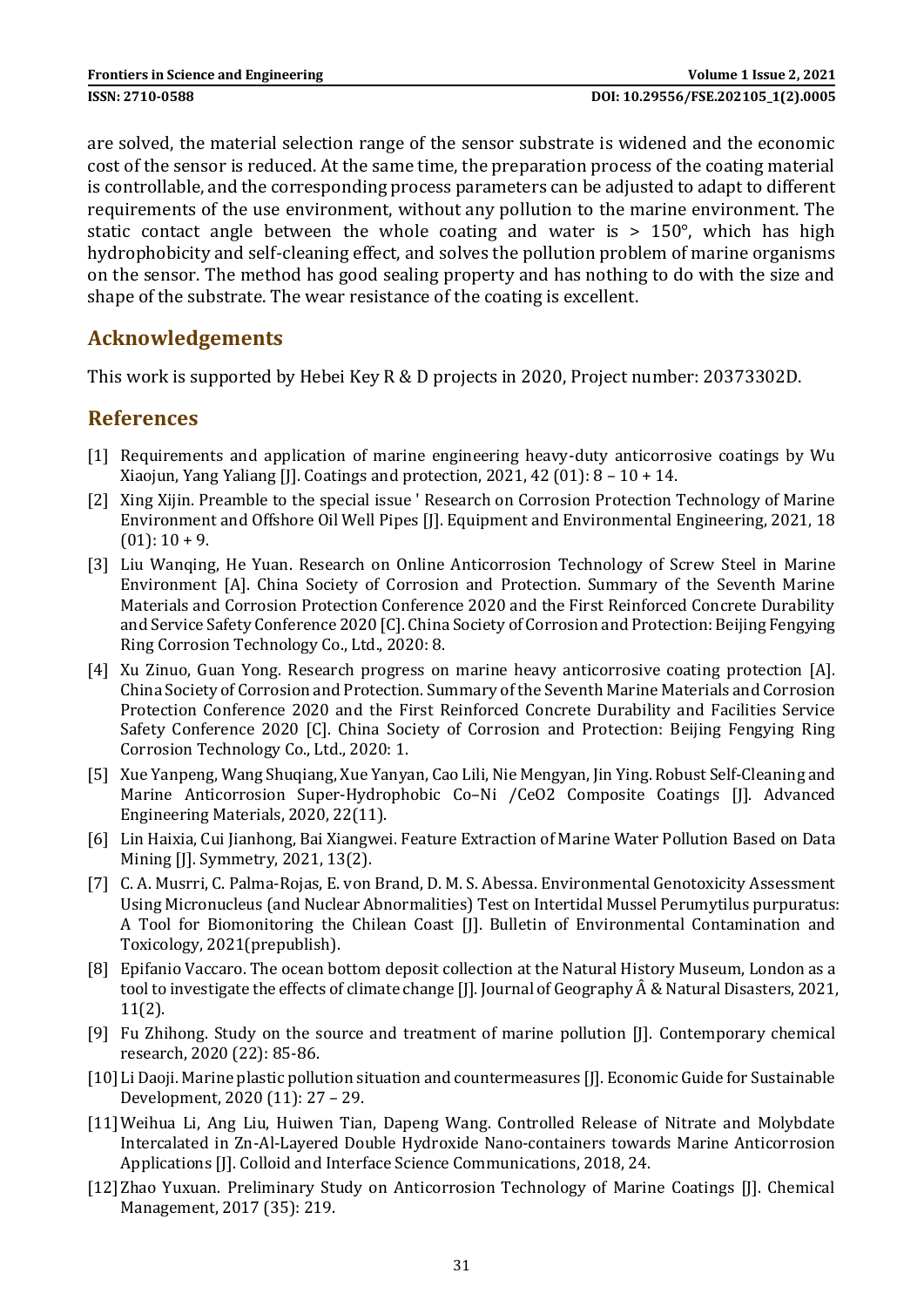- [13]Liu Xun, Guo Fang, Zhong Yingying. Preparation of graphene oxide / polyaniline / titanium dioxide for marine anticorrosion [J]. Artificial crystallography, 2017, 46 (08): 1635-1642.
- [14]Lin Jing, Li Wenting, Che Kaiyuan, Song Yilong, Ma Mingliang. Research progress of anticorrosive coatings in marine engineering [J]. Modern coatings and coatings, 2018, 21 (09): 7-9 + 65.
- [15]Egorov V.N., Gorbunov R.V., Plugatar Yu.V., Malakhova L.V., Sadogurskiy S.E., Artemov Yu.G., Proskurnin V.Yu., Mirzoyeva N.Yu., Marchenko Yu.G., Belich T.V., Sadogurskaya S.A.. Cystoseira phytocenosis as a biological barrier for heavy metals and organochlorine compounds in the SPNA Cape Martyan marine area (the Black Sea) [J]. Regional Studies in Marine Science, 2021, 41.
- [16]Cakir Erkan, Sevgili Coskan, Fiskin Remzi. An analysis of severity of oil spill caused by vessel accidents [J]. Transportation Research Part D, 2021, 90.
- [17]Zhang Ting. Application of fluorocarbon coatings in marine environmental infrastructure anticorrosion [J]. Comprehensive corrosion control, 2020, 34 (02): 106-109.
- [18]Guo Tao, Yang Yan, Wei Gang, Liu Zhouchao, Zhang Jingbin, Chen Xifeng and Zhang Weiqiang. Study on corrosion and protection of aluminum alloy surface in marine environment [J]. Hot processing technology, 2019, 48 (24): 22 – 24.
- [19]Wang Bo, Wei Shicheng, Huang Wei, Wang Yujiang, Liang Yi, Guo Lei, Chen Xianhua, Pan Fusheng, Xu Binshi. Development status and progress of marine anticorrosive coatings [J]. Material protection, 2019, 52 (11): 132 – 138.
- [20]Ding Yunsheng was applied to biomimetic mineralized anticorrosive coatings under marine climate conditions. Anhui Province, Hefei University of Technology, 2019-04-27.
- [21]Wang Jun, Jiang Tianming. The characteristics and application prospect of graphene anticorrosive coatings in the field of marine anticorrosion [J]. Modern coatings and coatings, 2019,22(04): 17-20.
- [22]Zhang Yongxing, Zhou Sheng, Ma Mingzhu, Li Faqiang, Xu Shoufang, Li Yinwen. Preparation of fluorine-containing polymers (PPFGs ) and their performance in constructing hydrophobic cotton fabrics [J].Guangzhou Chemistry, 2021,46 ( 01 ) : 32-38.
- [23]Yuan Xiaoling, Xu Lihui, Wan Jing, Pan Hong, Shen Yong, Wang Liming. Fluorine-free self-cleaning superhydrophobic cotton fabric was prepared based on hydrophobic silica aerogel [J]. Dyeing, 2021,  $47(02):40 - 44.$
- [24] Study on the condensation performance of superhydrophilic superhydrophobic composite wall by Liu, Huang, Feng, Zhang [J]. Journal of Engineering Thermophysics, 2021, 42 (02): 475 – 480.
- [25]Wu Hanxiao, Yang Wen, Li Haiwang, Xu Tiantong, Fang Weidong, Nie Pengpeng, and Xia Shuangzhi. The influence of hydrophilic and hydrophobic wall characteristics in microchannels on the length of inlet section [J]. Aerodynamics, 2021, 36 (02): 384 – 395.
- [26] Research progress on mechanical properties of superhydrophobic composite coatings [J]. Surface technology, 2021, 50 (01): 277 – 286.
- [27]Betar Bashir O. Alsaadi Mohammed A., Chowdhury Zaira Z., Aroua Mohamed K., Mjalli Farouq S., Niazi MD Mourad. High Yield Super-Hydrophobic Carbon Nanomaterials Using Cobalt/Iron Co-Catalyst Impregnated on Powder Activated Carbon [J]. Processes, 2021, 9(1).
- [28]Zhai Guanzhong, Qi Lixue, He Wang, Dai Jiajun, Xu Yan, Zheng Yanmei, Huang Jiale, Sun Daohua. Durable super-hydrophobic PDMS@SiO2@WS2 sponge for efficient oil/water separation in complex marine environment [J]. Environmental Pollution, 2021, 269.
- [29]Zhang Zhengqi, Liu Hengbin, Zhang Kaiwen, Zhang Shihao. Preparation of Super-Hydrophobic Anti-Icing Coating for Asphalt Pavement and Evaluation of Its Anti-Icing Properties [J]. Journal of Materials in Civil Engineering, 2021, 33(3).
- [30]Wu Chunya, Huang Junjie, Li Xiguang, Wu Jiahao, Hou Bo, Chen Mingjun. New progress in the preparation technology of metal-based superhydrophobic surfaces [J/OL]. Journal of Harbin Institute of Technology: 1-26 [2021-03-12]. http://kns.cnki.net/kcms/detail/23.1235.t.20201216. 1148.004.html.
- [31]Xu Yanyan, He Liliang, Li Peishan, Xiong Lei, Zhang Yonghong, Liu Bin, Yin Zongjie, Yang Lin. Analysis and detection based on superhydrophobic coating [J]. Material protection, 2020,53 ( 12 ) : 111-115.